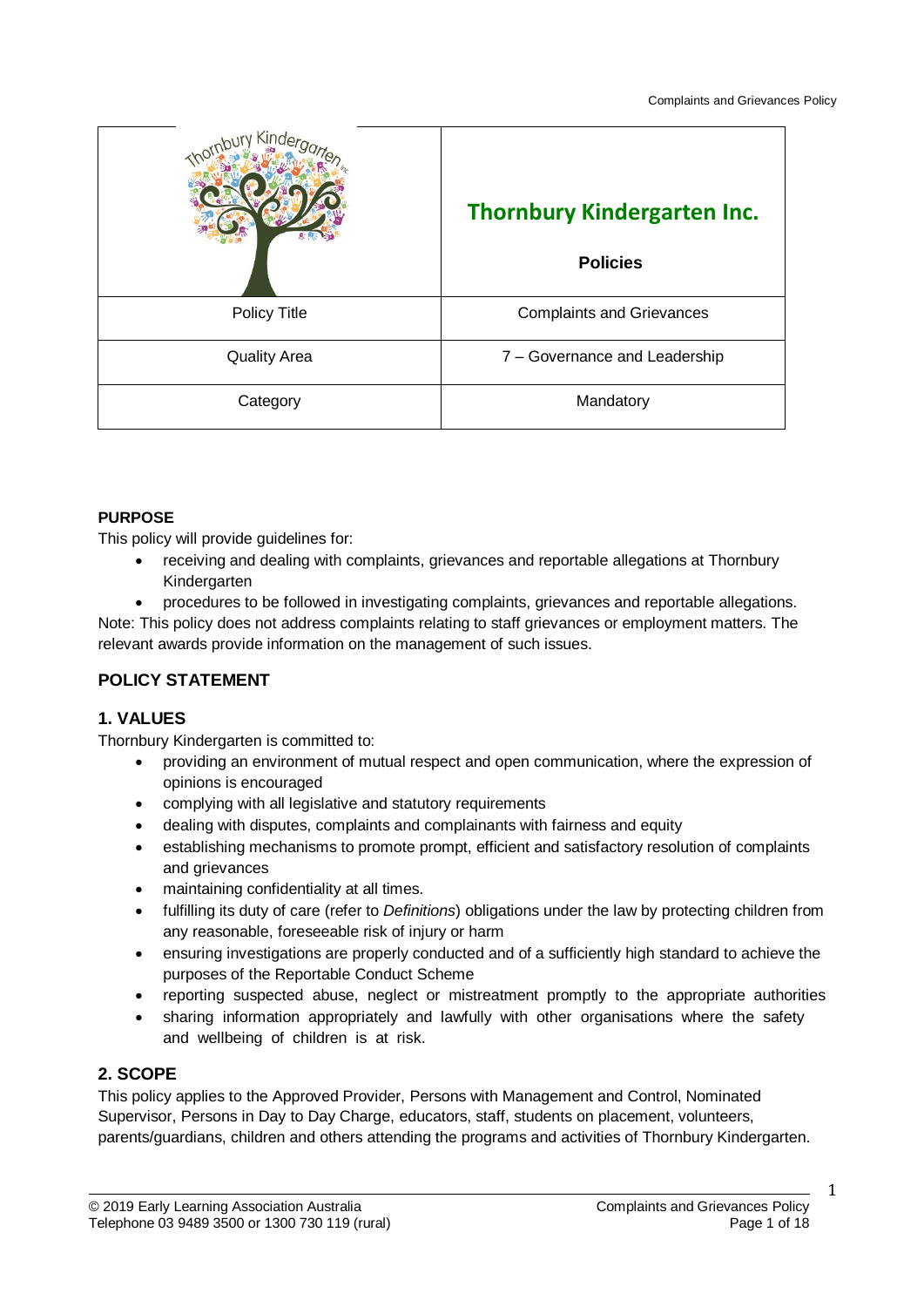### **3. BACKGROUND AND LEGISLATION**

Complaints or grievances may be received from anyone who comes in contact with Thornbury Kindergarten including parents/guardians, volunteers, students, members of the local community and other agencies.

In most cases, dealing with complaints and grievances will be the responsibility of the Approved Provider. All complaints and grievances, when lodged, need to be initially assessed to determine whether they are a general or a notifiable complaint, or a reportable allegation (refer to *Definitions*).

When a complaint or grievance has been assessed as 'notifiable', the Approved Provider must notify Department of Education and Training (DET) of the complaint or grievance. The Approved Provider will investigate the complaint or grievance and take any actions deemed necessary, in addition to responding to requests from and assisting with any investigation by DET.

There may be occasions when the complainant reports the complaint or grievance directly to DET. If DET then notifies the Approved Provider about a complaint they have received, the Approved Provider will still have responsibility for investigating and dealing with the complaint or grievance as outlined in this policy, in addition to co-operating with any investigation by DET.

DET will investigate all complaints and grievances it receives about a service, where it is alleged that the health, safety or wellbeing of any child within the service may have been compromised, or that there may have been a contravention of the *Education and Care Services National Law Act 2010* and the *Education and Care Services National Regulations 2011*.

The *Child Wellbeing and Safety Act 2005* is the legislative basis for the Reportable Conduct Scheme, which requires heads of organisations with a high degree of responsibility for children to have systems in place to prevent child abuse and to ensure allegations can be brought to the attention of appropriate persons for investigation and response.

When a complaint or allegation has been assessed as Reportable Conduct, the Approved Provider must notify the Commission for Children and Young People (the Commission) within three business days of becoming aware of a reportable allegation. The Approved Provider must investigate an allegation – subject to police clearance on criminal matters or matters involving family violence. Within 30 calendar days, the Approved Provider must provide the Commission with detailed information about the reportable allegation and any action taken within 30 calendar days. The Approved Provider must notify the Commission of the investigation findings and any disciplinary action the head of entity has taken (or the reasons no action was taken).

### **Legislation and standards**

Relevant legislation and standards include but are not limited to:

- *Charter of Human Rights and Responsibilities Act 2006 (Vic)*
- *Children, Youth and Families Act 2005* (Vic)
- *Child Wellbeing and Safety Act 2005* (Vic)
- *Crimes Act 1958 (Vic)*
- *Education and Care Services National Law Act 2010*: Section 174(2)(b)
- *Education and Care Services National Regulations 2011*: Regulations 168(2)(o) and 176(2)(b)
- *Family Law Act 1975 (Cth)*
- *Information Privacy Act 2000* (Vic)
- *National Quality Standard*, Quality Area 7: Governance and Leadership
- *Privacy Act 1988* (Cth)
- *Privacy Regulations 2013*(Cth)
- *Occupational Health and Safety Act 2004* (Vic)
- *Working with Children Act 2005* (Vic)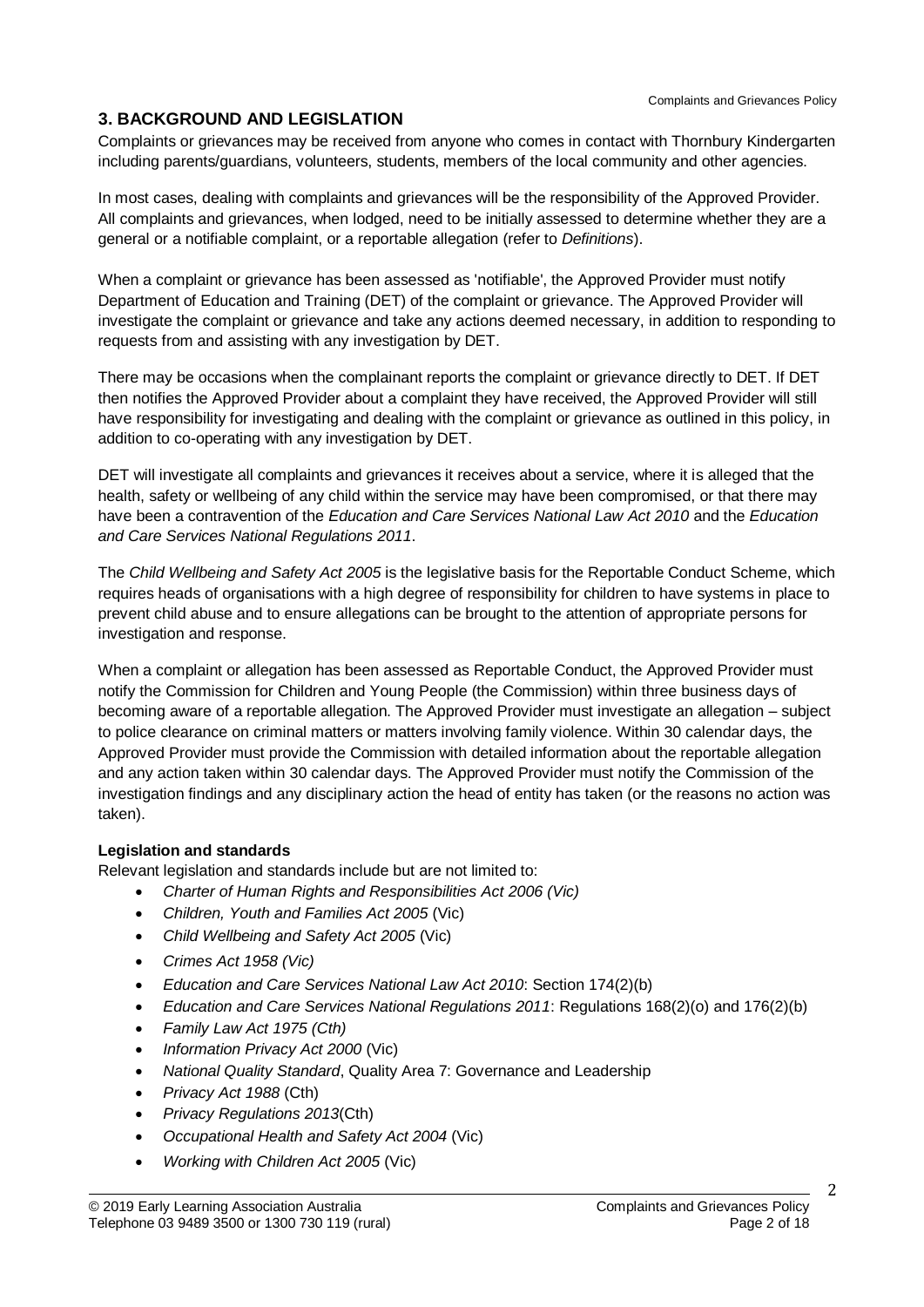- *Working with Children Regulations 2006* (Vic)
- *The Child Safe Standards*
- *Reportable Conduct Scheme*

The most current amendments to listed legislation can be found at:

- Victorian Legislation Victorian Law Today:<http://www.legislation.vic.gov.au/>
- Commonwealth Legislation ComLaw:<http://www.comlaw.gov.au/>

### **4. DEFINITIONS**

The terms defined in this section relate specifically to this policy. For commonly used terms e.g. Approved Provider, Nominated Supervisor, Regulatory Authority etc. refer to the *General Definitions* section of the PolicyWorks manual provided in each foyer.

**The Commission:** The Commission for Children and Young People (CCYP) is an independent statutory body that promotes improvement in policies and practices affecting the safety and wellbeing of Victorian children and young people.

**Complaint:** (In relation to this policy) a complaint is defined as an issue of a minor nature that can be resolved promptly or within 24 hours, and does not require a detailed investigation. Complaints include an expression of displeasure, such as poor service, and any verbal or written complaint directly related to the service (including general and notifiable complaints).

Complaints do not include staff, industrial or employment matters, occupational health and safety matters (unless related to the safety of the children) and issues related to the legal business entity, such as the incorporated association or co-operative.

**Complaints and Grievances Register:** (In relation to this policy) records information about complaints and grievances received at the service, together with a record of the outcomes. This register must be kept in a secure file, accessible only to educators and Responsible Persons at the service. The register can provide valuable information to the Approved Provider on meeting the needs of children and families at the service.

**Dispute resolution procedure:** The method used to resolve complaints, disputes or matters of concern through an agreed resolution process.

**General complaint:** A general complaint may address any aspect of the service e.g. a lost clothing item or the service's fees. Services do not have to inform DET, but the complaint must be dealt with as soon as is practicable to avoid escalation of the issue.

**Grievance:** A grievance is a formal statement of complaint that cannot be addressed immediately and involves matters of a more serious nature e.g. the service is in breach of a policy or the service did not meet the care expectations of a family.

**Grievances Subcommittee:** a committee, containing at least 1 Responsible Person (refer to General *Definitions)* established by the Approved Provider to investigate and resolve grievances lodged with Thornbury Kindergarten, as required. Where appropriate, this role can be undertaken by an independent investigator that has been engaged by the Approved Provider.

**Head of the Organisation:** the person who is primarily responsible for decision making in the organisation. The Commission considers the head of an organisation will generally be responsible for the strategic direction of the organisation, managing, engaging and terminating employees and conducting misconduct investigations,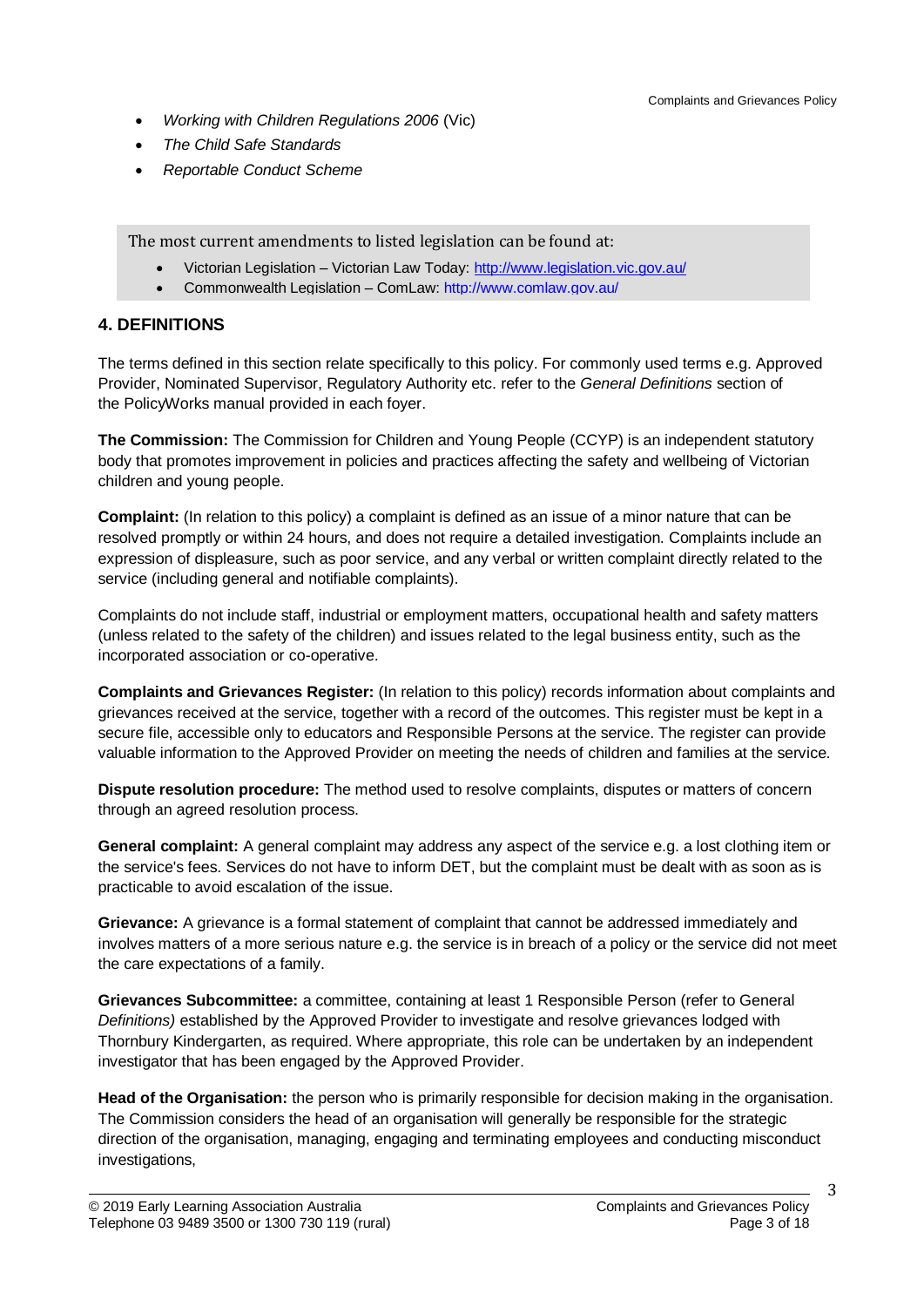**Investigation:** a process of inquiry that begins after an allegation or grievance has been made. In relation to reportable allegations, the Approved Provider must investigate the reportable allegation or notifiable complaint in a manner that is appropriate to the needs and function of the organisation. Investigations must be properly conducted and be of a sufficiently high standard to achieve the purposes of the *Child Wellbeing and Safety Act 2005*.

**Involved Adult:** includes the Committee of Management of Thornbury Kindergarten (the Committee), the Nominated Supervisor, teachers, educators, staff, students on placement, volunteers, parents/guardians and all adults involved in the programs and activities of the Kindergarten.

**Mediator:** A person (neutral party) who attempts to reconcile differences between disputants.

**Mediation:** An attempt to bring about a peaceful settlement or compromise between disputants through the objective intervention of a neutral party.

**Notifiable complaint:** A complaint that alleges a breach of the Act or Regulation, or alleges that the health, safety or wellbeing of a child at the service may have been compromised. Any complaint of this nature must be reported by the Approved Provider to the secretary of DET within 24 hours of the complaint being made (Section 174(2)(b), Regulation 176(2)(b)). If the Approved Provider is unsure whether the matter is a notifiable complaint, it is good practice to contact DET for confirmation. Written reports to DET must include:

- *details of the event or incident*
- *the name of the person who initially made the complaint*
- *if appropriate, the name of the child concerned and the condition of the child, including a medical or incident report (where relevant)*
- *contact details of a nominated member of the Grievances Subcommittee/investigator*
- *any other relevant information.*

Written notification of complaints must be submitted using the appropriate forms, which can be found on the ACECQA website: [www.acecqa.gov.au](http://www.acecqa.gov.au/) or submitted via ACECQA's online portal NQA-ITS [https://www.acecqa.gov.au/resources/national-quality-agenda-it-system.](https://www.acecqa.gov.au/resources/national-quality-agenda-it-system)

**Reportable allegation:** any information that leads a person to form a 'reasonable belief' that a person has committed reportable conduct.

**Reportable conduct:** There are five types of 'reportable conduct' listed in the Child Wellbeing and Safety Act 2005 (the Act):

- sexual offences (against, with or in the presence of, a child)
- sexual misconduct (against, with or in the presence of, a child)
- physical violence (against, with or in the presence of, a child)
- behaviour that causes significant emotional or psychological harm
- significant neglect.

### **Serious incident:**

- A serious incident (regulation 12) is defined as any of the following:
- the death of a child while being educated and cared for by the service or following an incident while being educated and cared for by the service
- any incident involving a serious injury or trauma to a child while that child is being educated and cared for, which:
	- a reasonable person would consider required urgent medical attention from a registered medical practitioner; or
	- the child attended or ought reasonably to have attended a hospital e.g. broken limb\*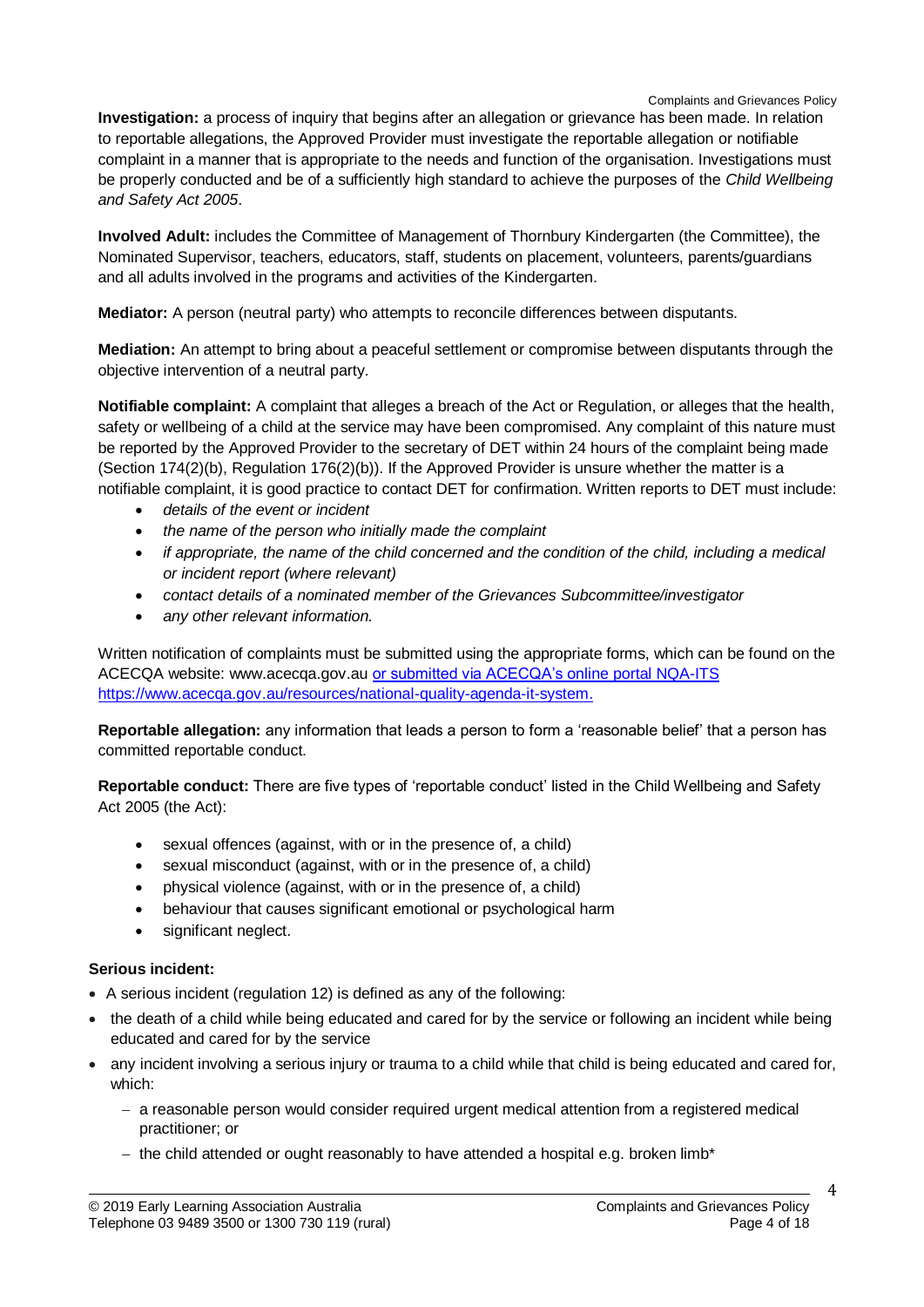- any incident involving serious illness of a child while that child is being educated and cared for by a service for which the child attended, or ought reasonably to have attended, a hospital e.g. severe asthma attack, seizure or anaphylaxis\*

NOTE: In some cases (for example rural and remote locations) a General Practitioner conducts consultations from the hospital site. Only treatment related to serious injury, illness or trauma is required to be notified, not other health matters.

- any emergency for which emergency services attended NOTE: This means an incident, situation or event where there is an imminent or severe risk to the health, safety or wellbeing of a person at an education and care service. It does not mean an incident where emergency services attended as a precaution.
- a child appears to be missing or cannot be accounted for at the service
- a child appears to have been taken or removed from the service in a manner that contravenes the National Regulations
- a child is mistakenly locked in or locked out of the service premises or any part of the premises.
- Notify the regulatory authority of serious incidents online through the NQA IT System: https://www.acecqa.gov.au/resources/national-quality-agenda-it-system.
- Download the incident, injury, trauma and illness record template to record any supporting evidence or other (non-serious) incidents from: https://www.acecqa.gov.au/media/22726

A children's service is required to notify the regulatory authority, DET, within 24 hours of becoming aware of a serious incident (Section 174(2)(a) and Regulation 176(2)(a).

[https://www.acecqa.gov.au/sites/default/files/acecqa/files/NQF/KeyChangesNotificationComplaints\\_2.pdf](https://www.acecqa.gov.au/sites/default/files/acecqa/files/NQF/KeyChangesNotificationComplaints_2.pdf)

**Terms of Reference:** a document that is agreed upon by the head of the organisation in relation to conducting an investigation and ensures the investigation is going to meet the needs of the organisation.

### **5. SOURCES AND RELATED POLICES**

#### **Sources**

- ACECQA: [www.acecqa.gov.au](http://www.acecqa.gov.au/)
- Department of Education and Training (DET) Regional Office details are available under 'Contact Us' on the DET website: [www.education.vic.gov.au](http://www.education.vic.gov.au/)
- ELAA *Early Childhood Management Manual:* [www.elaa.org.au](http://www.elaa.org.au/)
- *The Kindergarten Guide* (Department of Education and Early Childhood Development) is available under *early childhood / service providers on the DET website:* [www.education.vic.gov.au](http://www.education.vic.gov.au/)
- *Guidance for Organisations Investigating a Reportable Conduct Allegation* (Commission for Children and Young People) available from [https://ccyp.vic.gov.au/child-safety/resources/reportable-conduct](https://ccyp.vic.gov.au/child-safety/resources/reportable-conduct-scheme-information-sheets/)[scheme-information-sheets/](https://ccyp.vic.gov.au/child-safety/resources/reportable-conduct-scheme-information-sheets/)

 *Reportable Conduct Scheme information sheets: Guidance for organisations about their obligations under the scheme* (Commission for Children and Young People) available from

https://ccyp.vic.gov.au/child-safety/resources/reportable-conduct-scheme-information-sheets/

### **Service policies**

- *Child Safe Environment Policy*
- *Code of Conduct Policy*
- *Incident, Injury, Trauma and Illness Policy*
- *Inclusion and Equity Policy*
- *Interactions with Children Policy*
- *Privacy and Confidentiality Policy*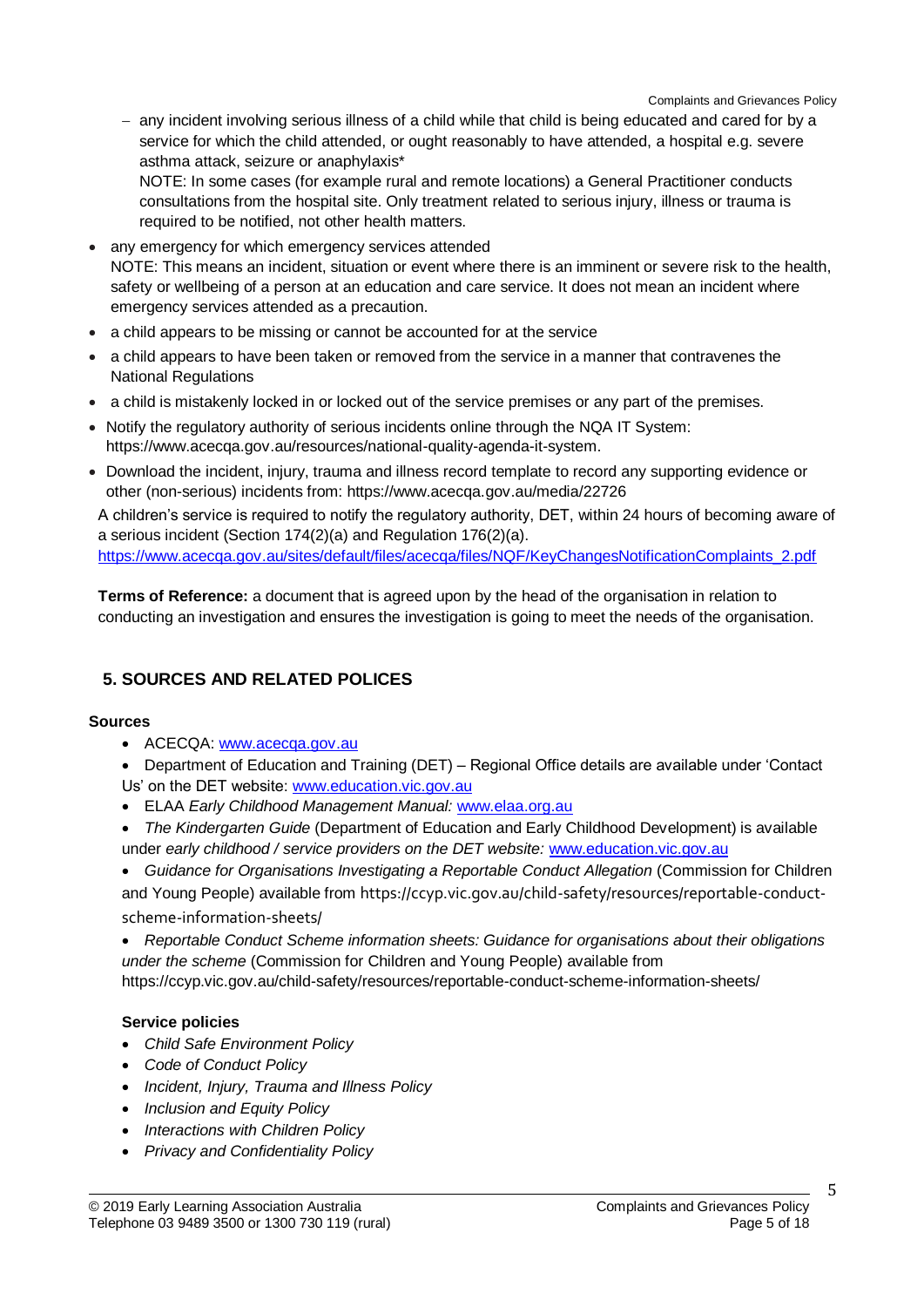*Staffing Policy*

### **PROCEDURES**

### **The Approved Provider or Persons with Management and Control is responsible for:**

- being familiar with the *Education and Care Services National Law Act 2010* and the *Education and Care Services National Regulations 2011*, service policies and constitution, and complaints and grievances policy and procedures
- identifying, preventing and addressing potential concerns before they become formal complaints/grievances
- ensuring that the name and telephone number of the Responsible Person (refer to *Staffing Policy*) to whom complaints and grievances may be addressed are displayed prominently at the main entrance of the service (Regulation173(2)b))
- ensuring that the address and telephone number of the Authorised Officer at the DET regional office are displayed prominently at the main entrance of the service (Regulation 173(2)(e))
- advising parents/guardians and any other new members of Thornbury Kindergarten of the complaints and grievances policy and procedures upon enrolment
- ensuring that this policy is available for inspection at the service at all times (Regulation 171)
- being aware of, and committed to, the principles of communicating and sharing information with service employees, members and volunteers
- assessing and responding to all complaints, grievances and allegations in the most appropriate manner and at the earliest opportunity, taking into consideration the requirements of statutory timeframes
- treating all complainants fairly and equitably
- providing a *Complaints and Grievances Register* (refer to *Definitions*) and ensuring that staff record complaints and grievances along with outcomes
- complying with the service's *Privacy and Confidentiality Policy* and maintaining confidentiality at all times (Regulations 181, 183)
- establishing a Grievances Subcommittee or appointing an investigator to investigate and resolve grievances (refer to Attachment 1 – Sample terms of reference for a Grievances Subcommittee/investigator)
- referring notifiable complaints (refer to *Definitions*), grievances (refer to *Definitions*) or complaints that are unable to be resolved appropriately and in a timely manner to the Grievances Subcommittee/investigator
- informing DET in writing within 24 hours of receiving a notifiable complaint (refer to *Definitions*) (Act 174(4), Regulation 176(2)(b))
- notifying the Commission within three business days of becoming aware of a reportable allegation
- investigating an allegation subject to police clearance on criminal matters or matters involving family violence. Investigations must be properly conducted and be of a sufficiently high standard to achieve the purposes of the Child Wellbeing and Safety Act 2005
- Within 30 calendar days providing the Commission detailed information about the reportable allegation and any action you have taken within 30 calendar days
- notifying the Commission of the investigation findings and any disciplinary action the head of entity has taken (or the reasons no action was taken), as soon as practicable
- receiving recommendations from the Grievances Subcommittee/investigator and taking appropriate action.

#### **The Nominated Supervisor, Persons in Day to Day Charge, educators and other staff are responsible for:**

responding to and resolving issues as they arise where practicable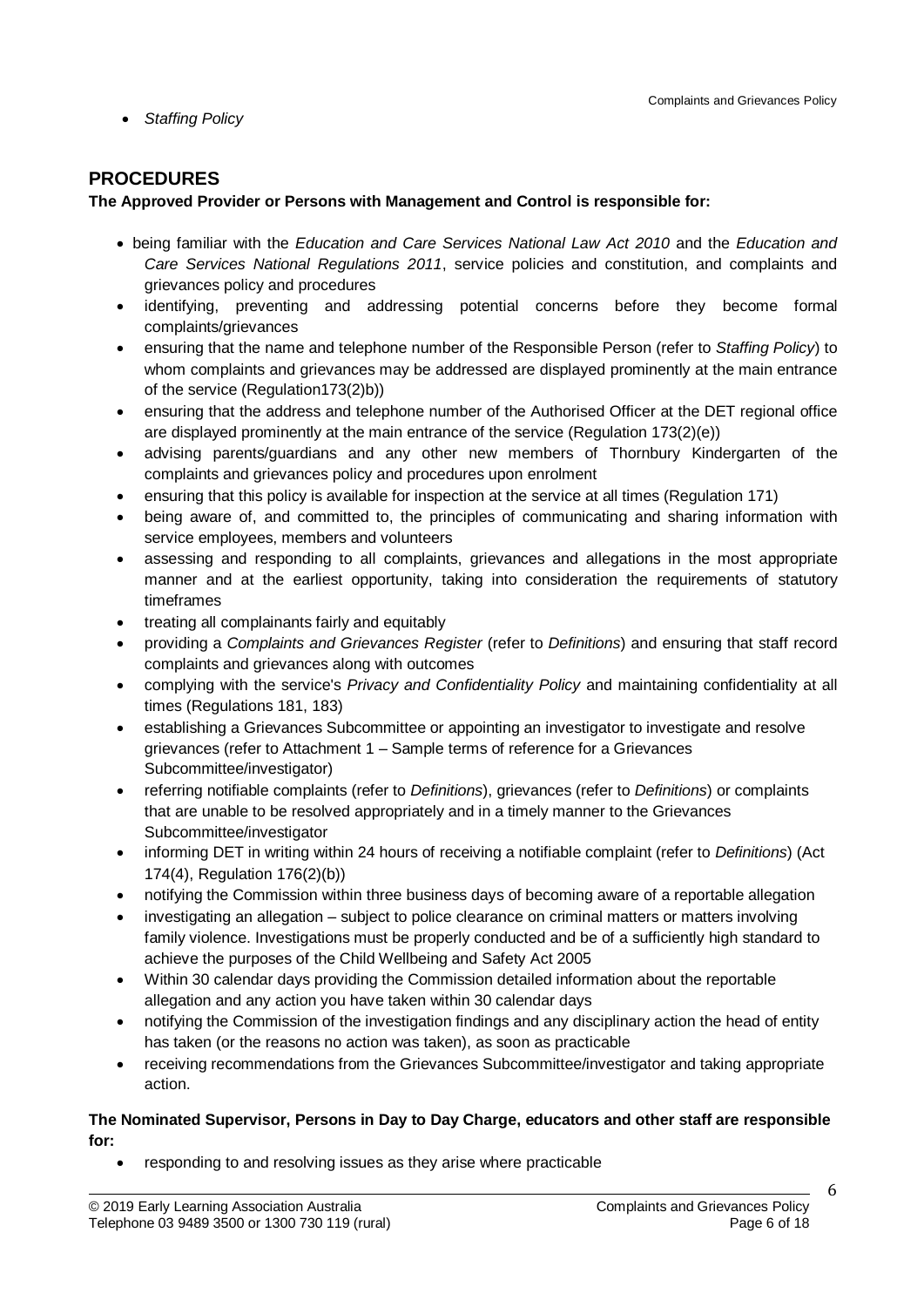- maintaining professionalism and integrity at all times
- discussing minor complaints directly with the party involved as a first step towards resolution (the parties are encouraged to discuss the matter professionally and openly work together to achieve a desired outcome)
- informing complainants of the service's *Complaints and Grievances Policy*
- recording all complaints and grievances in the *Complaints and Grievances Register* (refer to *Definitions*)
- notifying the Approved Provider if the complaint escalates and becomes a grievance (refer to *Definitions*), is a notifiable complaint (refer to *Definitions*), is a reportable allegation (refer to Definitions), or is unable to be resolved appropriately in a timely manner
- in consultation with the Approved Provider, assessing complaints, grievances and allegations to determine their nature
- providing information as requested by the Approved Provider e.g. written reports relating to the grievance
- complying with the service's *Privacy and Confidentiality Policy* and maintaining confidentiality at all times (Regulations 181, 183)
- working co-operatively with the Approved Provider and DET in any investigations related to grievances about Thornbury Kindergarten, it's programs or staff.

#### **Parents/guardians are responsible for:**

- raising a complaint directly with the person involved, in an attempt to resolve the matter without recourse to the complaints and grievances procedures
- communicating (preferably in writing) any concerns relating to the management or operation of the service as soon as is practicable
- raising any unresolved issues or serious concerns directly with the Approved Provider, via the Nominated Supervisor/educator or through the Grievances Subcommittee/investigator
- maintaining complete confidentiality at all times
- co-operating with requests to meet with the Grievances Subcommittee and/or provide relevant information when requested in relation to complaints and grievances.

### **Volunteers and students, while at the service, are responsible for following this policy and its procedures.**

### **EVALUATION**

In order to assess whether the values and purposes of the policy have been achieved, the Approved Provider will:

- regularly seek feedback from everyone affected by the policy regarding its effectiveness
- monitor complaints and grievances as recorded in the *Complaints and Grievances Register* to assess
- whether satisfactory resolutions have been achieved
- review the effectiveness of the policy and procedures to ensure that all complaints have been deal with in a fair and timely manner
- keep the policy up to date with current legislation, research, policy and best practice
- revise the policy and procedures as part of the service's policy review cycle, or as required
- notify parents/guardians at least 14 days before making any changes to this policy or its procedures.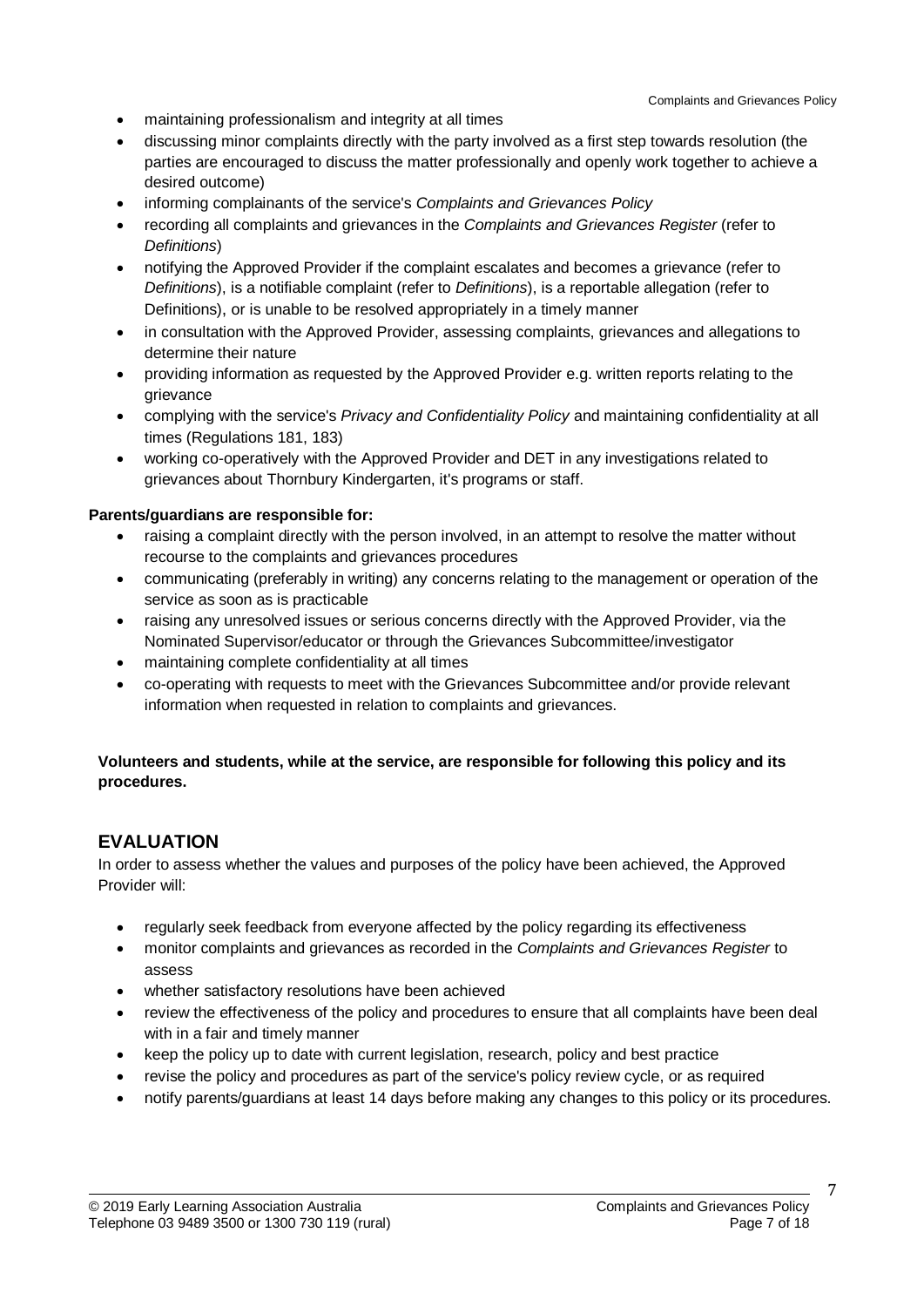# **ATTACHMENTS**

- Attachment 1: Process of an Investigation
- Attachment 2: Managing complaints, grievances and reportable allegations
- Attachment 3: Terms of Reference
- Attachment 4: Sample Investigation Plan template.

# **AUTHORISATION**

This policy was adopted by the Approved Provider of Thornbury Kindergarten on 18 June 2019.

### **REVIEW DATE: JUNE 2022**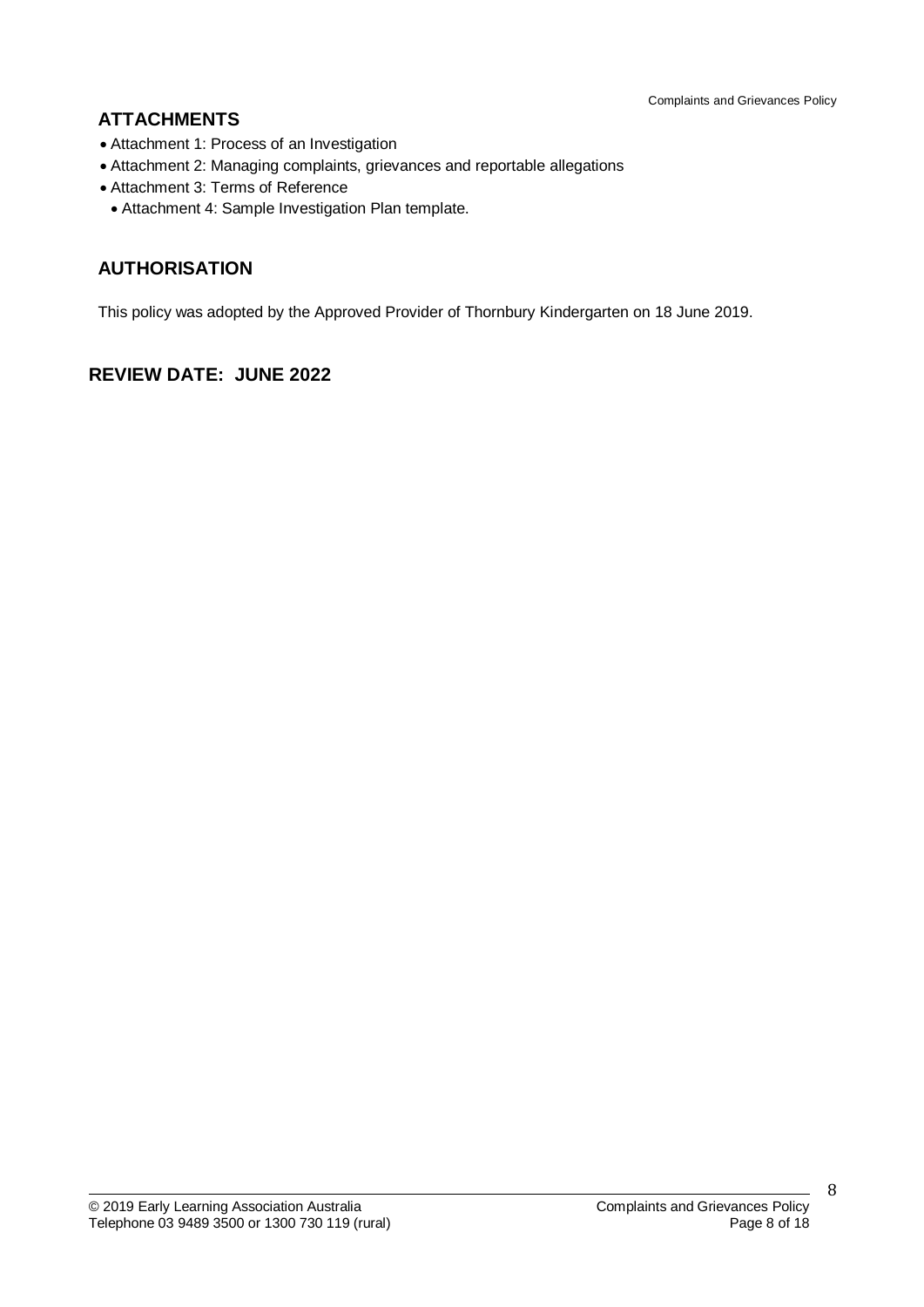# **Attachment 1: Process of an Investigation**



# **1) Assessing the allegation, complaint or grievance**

It is important for investigators to separate allegations of reportable conduct (refer to Definitions) from complaints or worker / volunteer misconduct as worker or volunteer misconduct that are investigated for workplace disciplinary reasons do not have to involve reportable conduct.

If the Approved Provider determines that the complaint is a reportable allegation or a notifiable complaint the appropriate statutory timeframes must be adhered to. If the Approved Provider is unsure if the complaint is a notifiable complaint or a reportable allegation, it is good practice to contact DET or the Commission for confirmation.

If an allegation is criminal in nature, the Approved Provider **MUST** obtain clearance from Victoria Police prior to commencing the investigation.

# **2) Establishing an Investigation**

. It is important to establish a focus and a clear purpose of an investigation in order to achieve the best results. The purpose must be relevant, realistic, achievable and within the investigator's power. The Terms of Reference for an investigation should set out the proposed scope of the investigation while taking into consideration any matters that will limit the ability of the investigator to achieve those objectives. The Commission requires that an independent investigator is to be used for investigations into reportable allegations. An independent investigator means an independent body or person (who can come from the organisation) with the appropriate qualifications, training or experience to investigate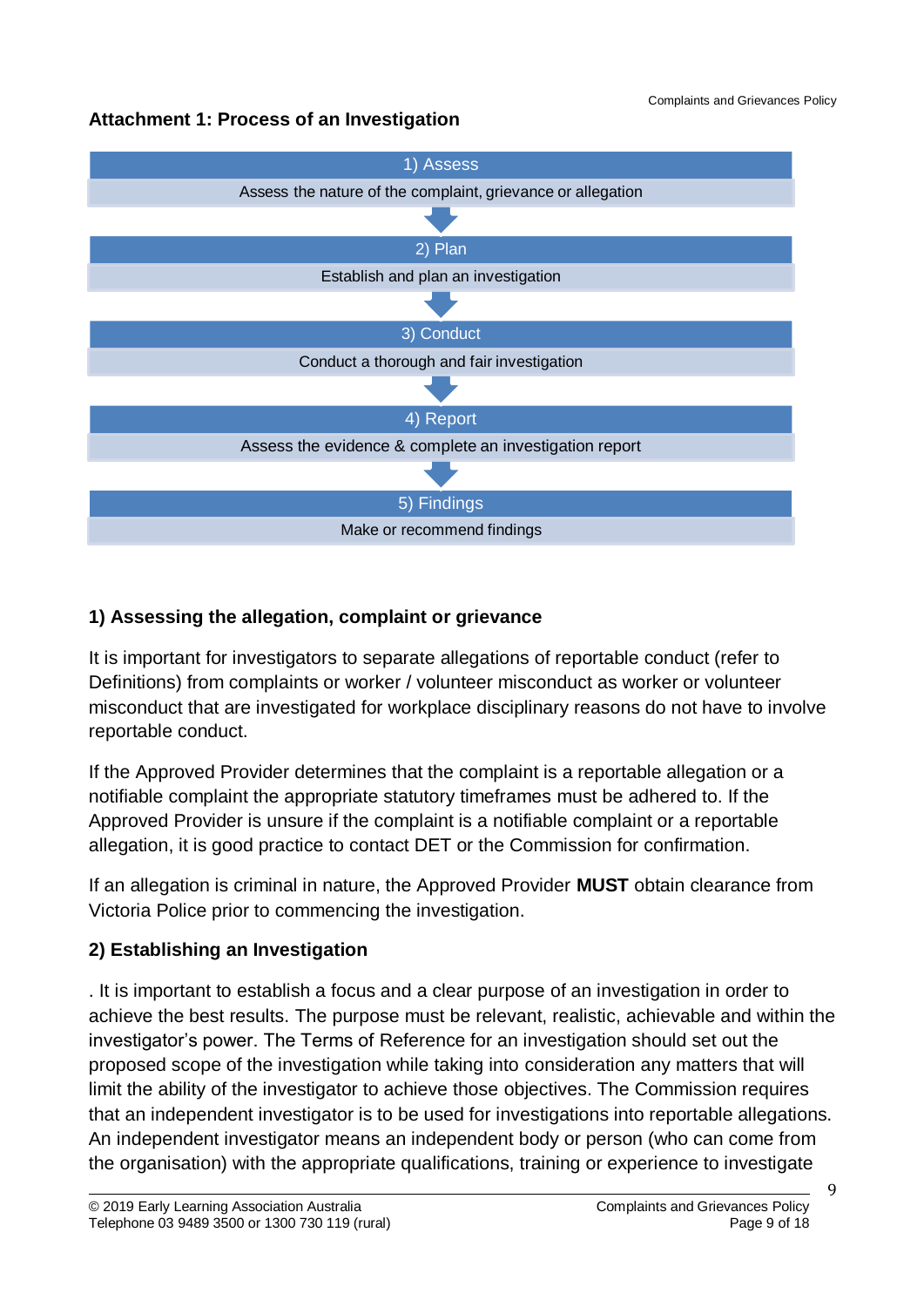reportable allegations. Whilst not mandatory a Certificate IV in Government Investigations is an appropriate level of qualification to undertake an investigation

To determine the most appropriate investigative approach it is important to consider:

- the powers and authorisations necessary to investigate the allegation
- the resources and skills required
- who will undertake the investigation and conflicts of interest

# **3) Conducting a thorough investigation**

Develop an investigation plan and ensure that the procedures undertaken in the investigation are fair and reasonable. When investigating an allegation and determining outcomes, the investigation should comply with the requirements of 'procedural fairness'. By observing 'procedural fairness', an organisation manages risk properly, ensures that it responds in a manner that is fair to everyone involved and minimises the chance that its decisions might be challenged. The investigation period must adhere to the appropriate statutory timeframes.

A reportable conduct investigation can be stressful and demanding on all people involved. The role of the investigator is to facilitate an inclusive and culturally safe environment for all witnesses during the course of the investigation. Vital to the intent of keeping children safe is the need to ensure appropriate support to an alleged victim. Steps must be taken during the investigation to mitigate risks that the alleged victim is no re-traumatised by the investigation process.

### **4) Assessing the Evidence**

An investigation should be assessed on the weight of evidence and not on suspicion or rumours. The investigation should apply a 'balance of probabilities' as the standard of proof.

### **5) Finalising an Investigation**

At the conclusion of the investigation, a finding(s) must be made about whether or not the allegation occurred. The finding should then be used to make a decision about:

- what, if any, action should be taken in relation to the Involved Adult who was the subject of the complaint or allegation to make sure that children are kept safe both now and in the future
- possible findings include 'substantiated', 'unsubstantiated insufficient evidence', 'unsubstantiated – lack of evidence weight', 'unfounded' and conduct outside of the scheme
- whether the organisation needs to do anything else to manage risks to children
- reporting any findings to relevant professional regulators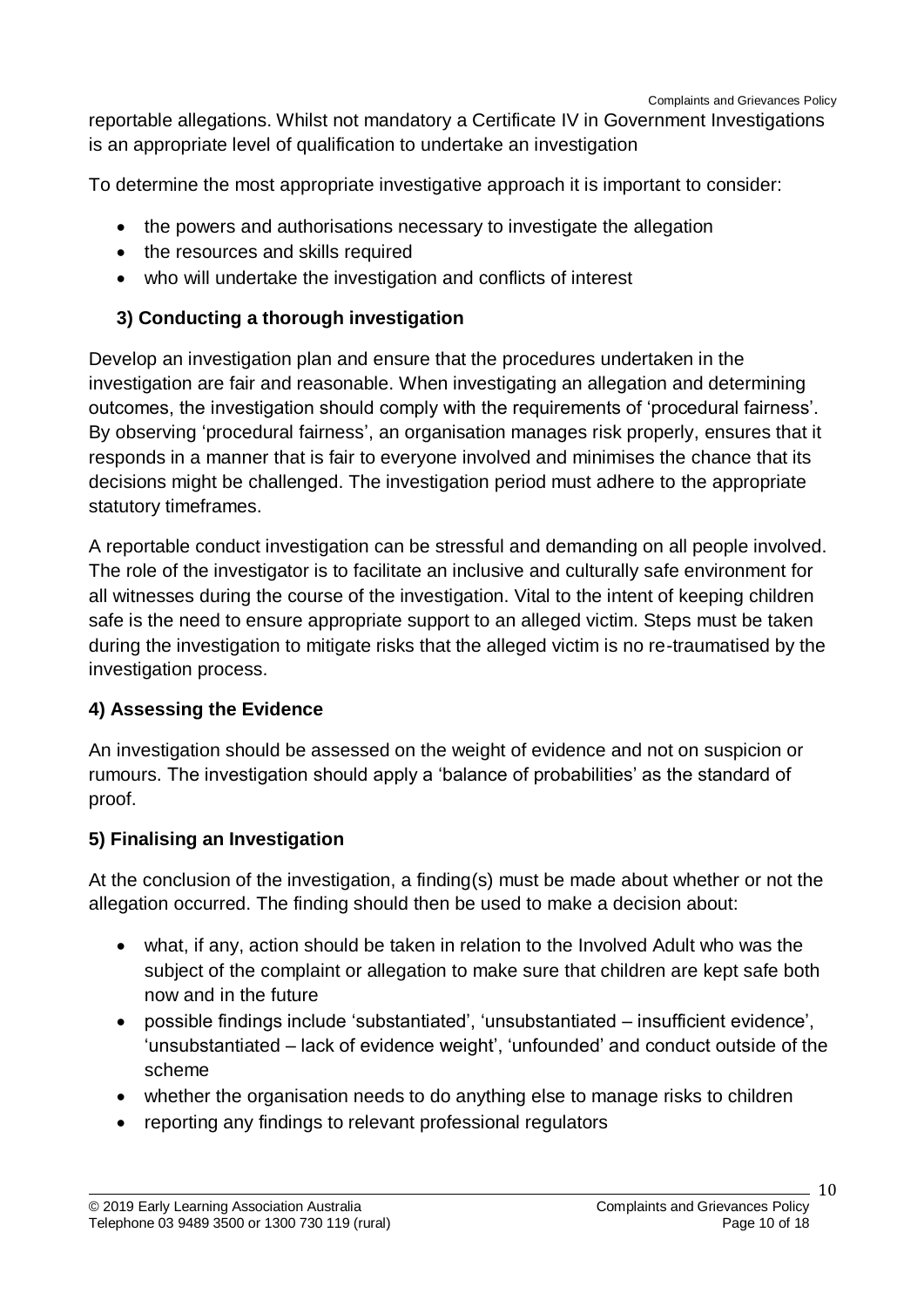The Commission will operate an online form for heads of organisations to notify of a reportable allegation, which will guide them through the notification process. Supporting documentation can be submitted through the online form. The Commission requires that heads of organisations use the online form. <https://ccyp.vic.gov.au/reportable-conduct-scheme/notify-and-update/>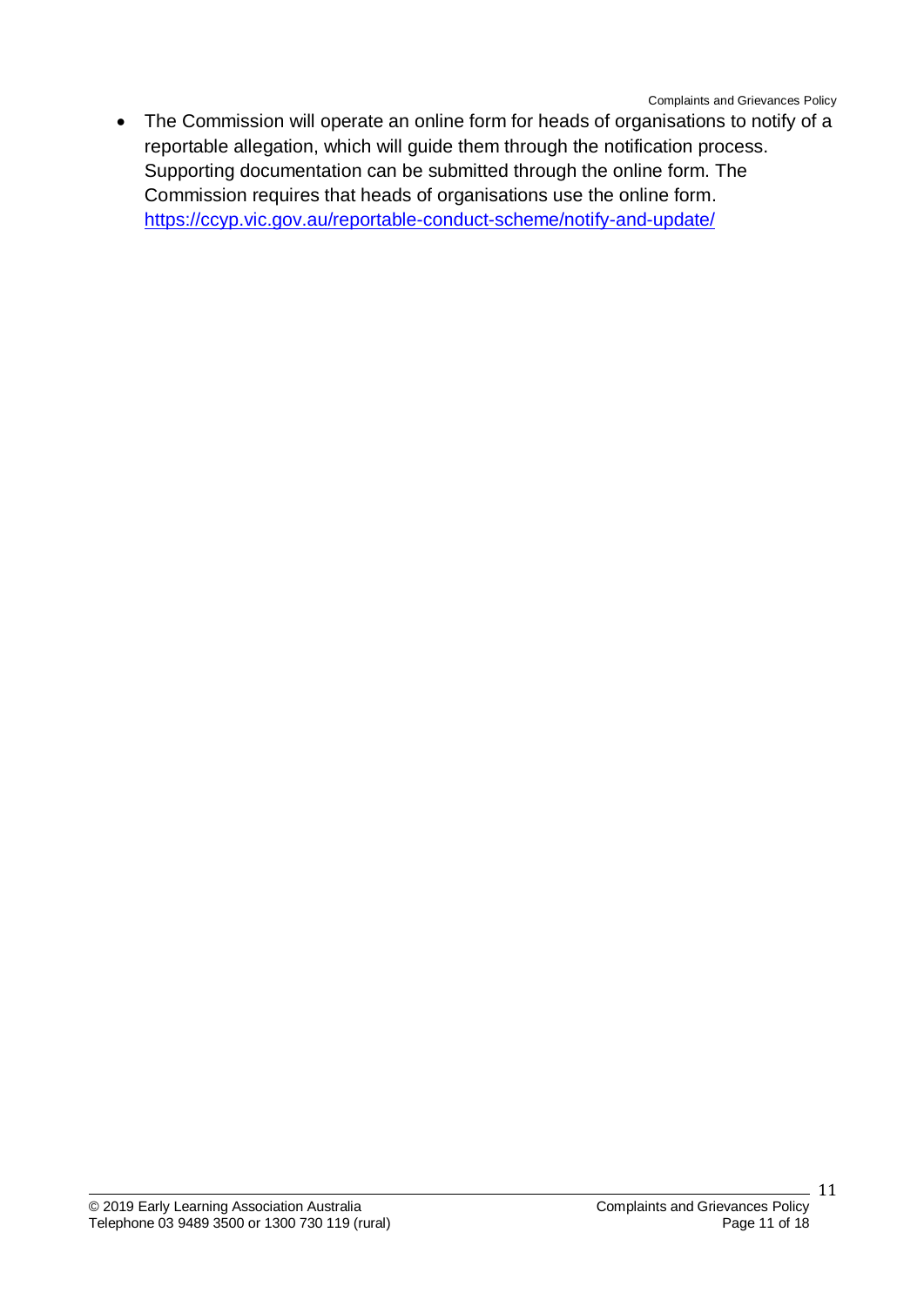## **Attachment 2: Guide to managing complaints, grievances and reportable allegations**

#### **Managing a complaint**

When a complaint is received, the person to whom the complaint is addressed will:

- inform the complainant of the service's *Complaints and Grievances Policy*
- encourage the complainant to resolve the complaint with the person directly, or to submit their complaint in writing
- enter the complaint in the *Complaints and Grievances Register* (refer to *Definitions*) together with the outcome
- comply with the service's *Privacy and Confidentiality Policy* with regard to all meetings/discussions in relation to a complaint
- Consult with the Approved Provider and/or Nominated Supervisor to assess and determine the nature of the complaint
- inform the Approved Provider if the complaint escalates and becomes a grievance (refer to *Definitions*), a notifiable complaint (refer to *Definitions*), a reportable allegation (refer to *Definitions)* or is unable to be resolved appropriately in a timely manner.

### **Managing a grievance**

When a formal complaint or grievance is lodged with the service:

• the staff member receiving the formal complaint or grievance will record all relevant details regarding the grievance in the *Complaints and Grievances Register* (refer to *Definitions*) and immediately inform the Approved Provider

The Approved Provider must assess the grievance to determine if it is a notifiable complaint (refer to *Definitions*) or a reportable allegation (refer to *Definitions)* If the Approved Provider is unsure if the complaint is a notifiable complaint or a reportable allegation, it is good practice to contact DET or the Commission for confirmation.

• the Approved Provider must inform the service's Grievances Subcommittee, if there is one, or appoint an investigator(s) to investigate the grievance / allegation

- •the Approved Provider will establish the Terms of Reference for an investigation
- •the Grievances Subcommittee/investigator in consultation with the Approved Provider will develop an Investigation Plan to identify what questions need to be answered, what evidence is needed to answer those questions, and the best way to obtain that evidence
- if the grievance is notifiable, the Approved Provider will be responsible for notifying DET. This must be in writing within 24 hours of receiving the complaint (Regulation 176(2)(b))

• the written report to DET needs to be submitted using the appropriate forms from ACECQA and will include:

-details of the event or incident

-the name of the person who initially made the complaint

-if appropriate, the name of the child concerned and the condition of the child, including a medical or incident report (where relevant)

-contact details of a nominated member of the Grievances Subcommittee/investigator -any other relevant information

If the grievance or allegation is a reportable allegation, the Approved Provider is responsible for notifying the Commission for Children and Young People (the Commission) within three business days of becoming aware of the reportable allegation.

#### **Grievances Subcommittee/investigator responsibilities and procedures**

In the event of a grievance or allegation being lodged, the Grievances Subcommittee/investigator will: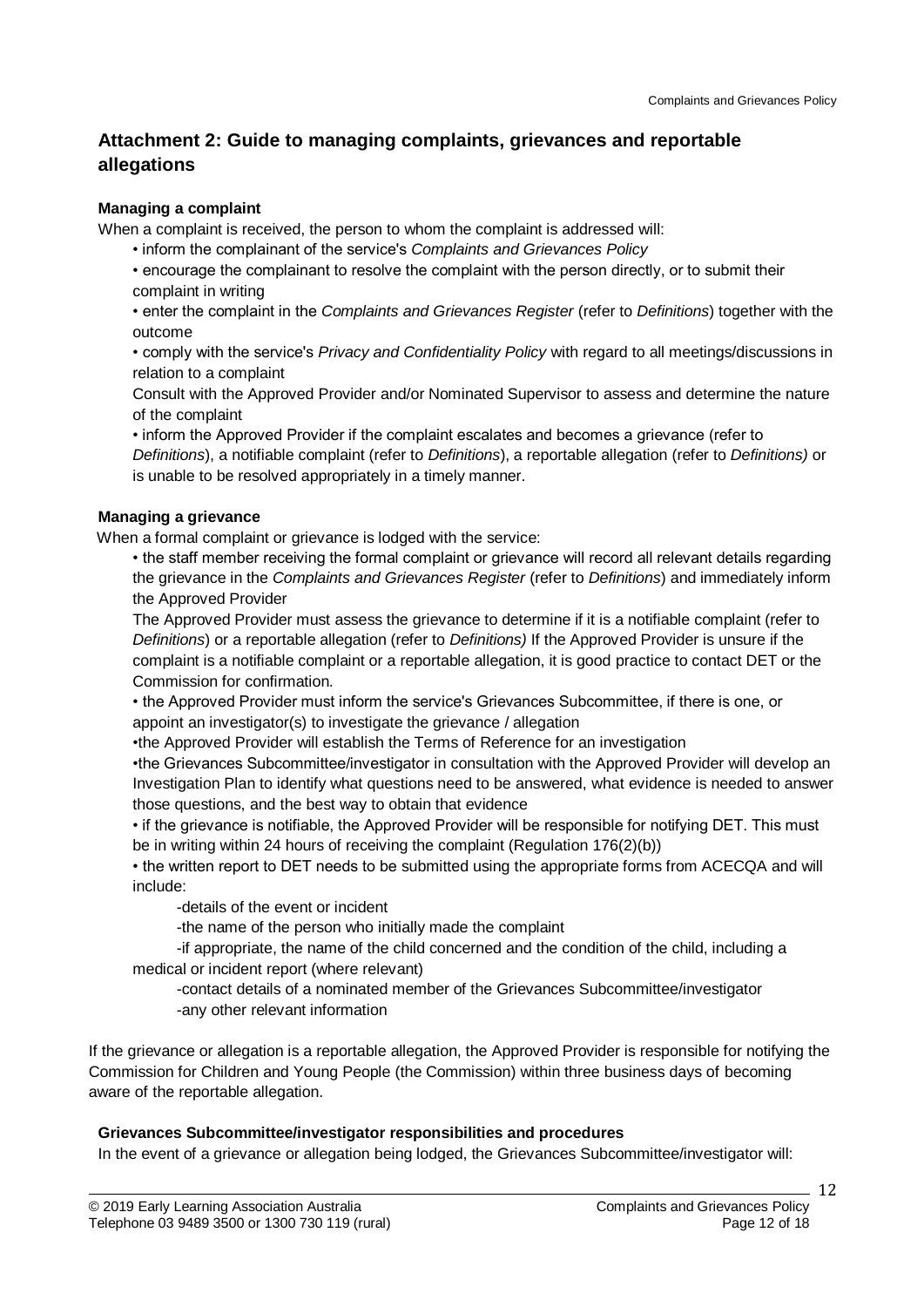• convene as soon as possible to deal with the grievance in a timely manner that meets statutory requirements

Agree to and abide by the Terms of Reference of the investigation

• disclose any conflict of interest relating to any member of the subcommittee/panel of investigators.

Such members must stand aside from the investigation and subsequent processes

- consider the nature and the details of the grievance
- identify which service policies (if any) the grievance involves
- inform the Approved Provider if their involvement is required under any other service policies

• if the grievance is a notifiable complaint (refer to *Definitions*), inform the complainant of the requirements to notify DET of the grievance and explain the role that DET may take in investigating the complaint

If the grievance is a reportable allegation, inform the complainant of the requirements to notify the Commission and explain the role of the Commission

• maintain appropriate records of the information and data collected, including minutes of meetings, incident reports and copies of relevant documentation relating to the grievance

• respect the confidential nature of information relating to the grievance. The Approved Provider and the subcommittee/investigator must handle any grievance in a discreet and professional manner • store all written information relating to grievances securely and in compliance with the service's *Privacy and Confidentiality Policy*.

### **Investigating the grievance and gathering relevant information**

When investigating the grievance or allegation and gathering relevant information, the Grievances Subcommittee/investigator will:

- facilitate an inclusive, respectful and safe environment for all witnesses taking into consideration the age of the victim and witnesses and any relevant cultural factors
- conduct meetings with all individual witnesses, and give right of reply to the person against whom the allegations are made in relation to any accusation or information relating to an alleged incident
- provide a letter of allegation to the subject of a reportable allegation so that there is a record of the information that has been provided. Careful consideration should be given to the best timing of the letter to ensure procedural fairness is accorded but the investigation is not hindered by evidence being destroyed or witnesses coerced
- offer the complainant the opportunity of meeting with the subcommittee/investigator to discuss the complaint and provide additional information where relevant
- nominate a subcommittee member to inform the complainant of the procedures for dealing with the grievance if the complainant does not take up the opportunity to attend a meeting
- document the time, date and detail of meetings/discussions, and follow this up with a letter to the complainant outlining the information discussed
	- be available to meet with DET or Commission staff, if required, and provide additional information as requested
- review relevant information and documents
- document all information about the investigation including every task undertaken and the reason.
- Make records of all evidence collected. All records should be stored securely.
- obtain any other relevant information or documentation or undertake site visits that will assist in resolving the grievance
- seek advice, where appropriate, from individuals and organisations that may be able to assist in resolving the grievance (any cost in seeking advice will require prior approval by the Approved Provider).

### **Following the investigation**

Once the investigation of the grievance, complaint or allegation is complete, the Grievances Subcommittee/investigator will: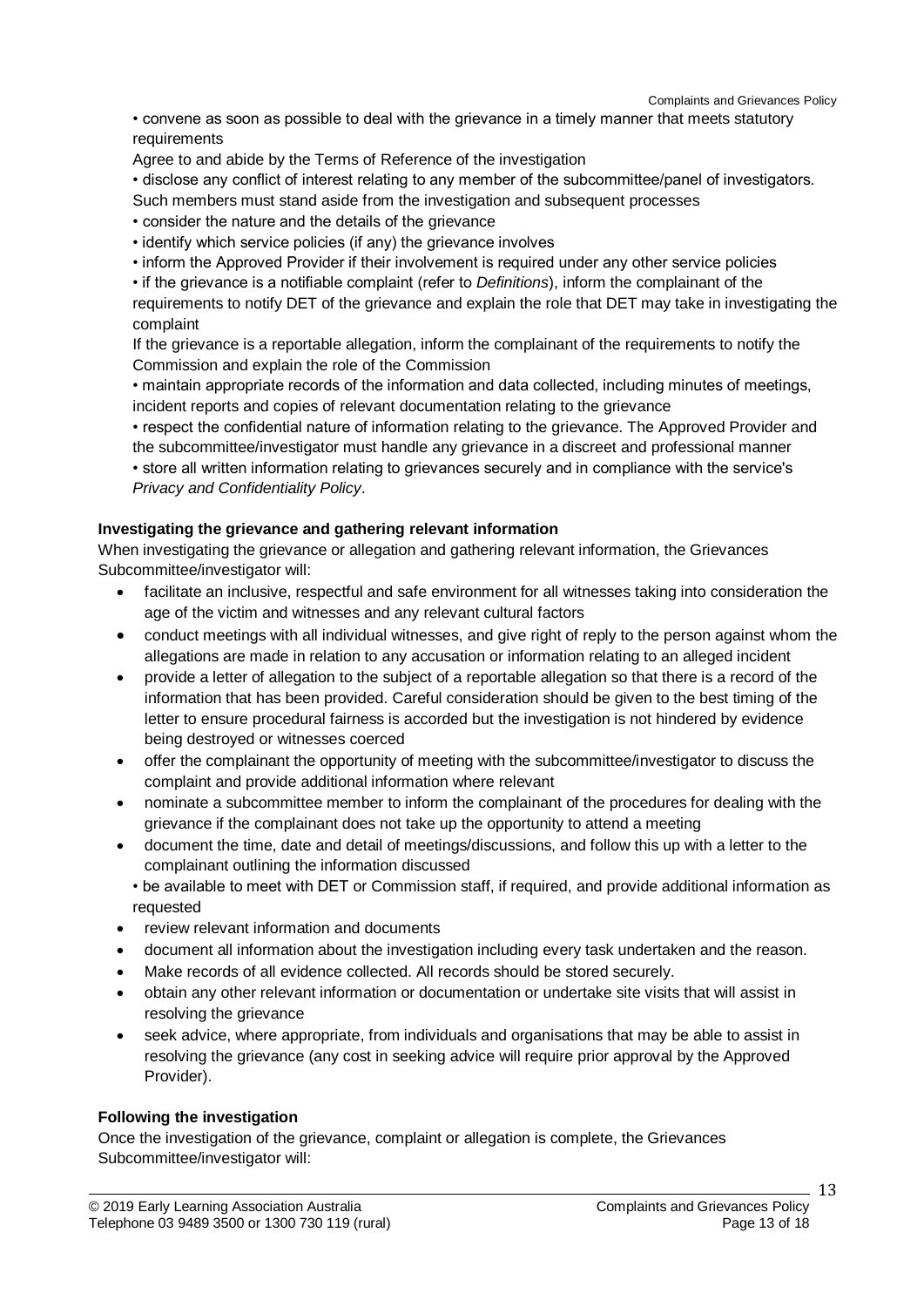• endeavour to resolve the grievance by mutual agreement of the parties involved

• meet to discuss the information gathered and determine further action, including generating

recommendations to be presented to the Approved Provider

• ensure that any recommendations or actions are in accordance with relevant legislation and funding requirements including, but not limited to:

*Education and Care Services National Law Act 2010*

*Education and Care Services National Regulations 2018*

*The Kindergarten Guide* (refer to Sources) report outcomes that may include relevant information gained in investigations and consultations to the Approved Provider and, where required, provide any recommendations for consideration by the Approved Provider

• inform the Approved Provider on the involvement of DET or the Commission and the outcomes of any investigation by DET or the Commission

• advise the complainant and other relevant parties of any decisions made by the Approved Provider in relation to the grievance

• follow up to ensure the parties involved are satisfied with the outcome and monitor progress on any actions taken by the Approved Provider.

The Approved Provider will review the report and any subcommittee/investigator recommendations and will be responsible for making decisions on the action to be taken (if any), including relevant review mechanisms. The Approved Provider will notify the required regulatory bodies of the findings of the investigation, action taken or not taken and the reasons for the action.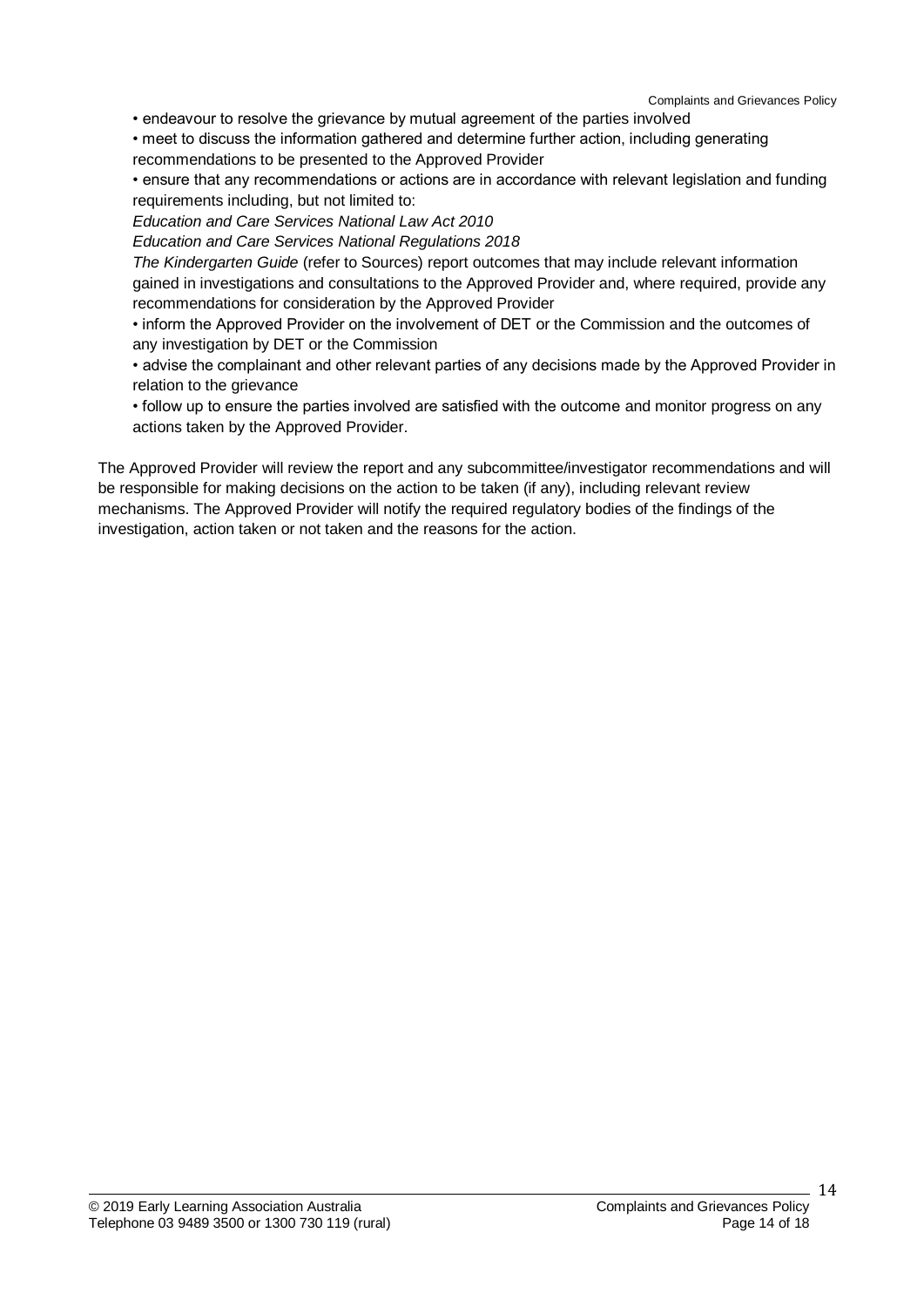# **Attachment 3: Terms of Reference**

Suggested items for the Terms of Reference include (but not limited to):

- Scope
- Allegation
- Further allegations
- Terms of Engagement
- Roles and Responsibilities
- Meetings / communication of updates
- Confidentiality
- Decision making authority
- Investigation plan
- Timing
- Amendments, modification

A Sample terms of reference for a Grievances Subcommittee/investigator is provided below.

DATE ESTABLISHED:

#### **1) Purpose (select a or b)**

- a) A Grievances Subcommittee has been established by the Approved Provider of Thornbury Kindergarten to investigate and resolve grievances lodged with Thornbury Kindergarten.
- b) An investigator/panel of investigators has been appointed by the Approved Provider of Thornbury Kindergarten to investigate and resolve grievances lodged with Thornbury Kindergarten.

The Grievances Subcommittee / (*insert name of investigator)* is instructed by Thornbury Kindergarten to conduct an investigation and gather evidence in relation to (*insert allegation/grievance).* The Grievances Subcommittee / (*insert name of investigator) is asked to find whether the facts, as found, amount to reportable conduct as defined in the Child Wellbeing and Safety Act 2005.*

### **2) Membership**

- a) Three people are nominated by the Approved Provider, and membership must include a minimum of one Responsible Person (refer to *Definitions*).
- b) (*insert name of investigator)*

### **3) Terms of Engagement**

The Grievances Subcommittee / investigator shall be appointed from (*insert date)* until the final Investigation Report is delivered or unless terminated by agreement of the parties.

### **4) Grievance / Allegation**

*(list grievances / allegations individually)*

### **5) Further allegations**

If further allegations arise during the investigation**,** the Grievances Subcommittee / (*insert name of investigator) will inform the Approved Provider. (*insert course of action)

If the Grievances Subcommittee / (*insert name of investigator) suspects further allegations potentially involve criminal conduct, those matters will be reported to the Approved Provider to Victoria Police. The investigation will cease immediately, until and unless Victoria Police advise the Approved Provider that its investigation may continue.*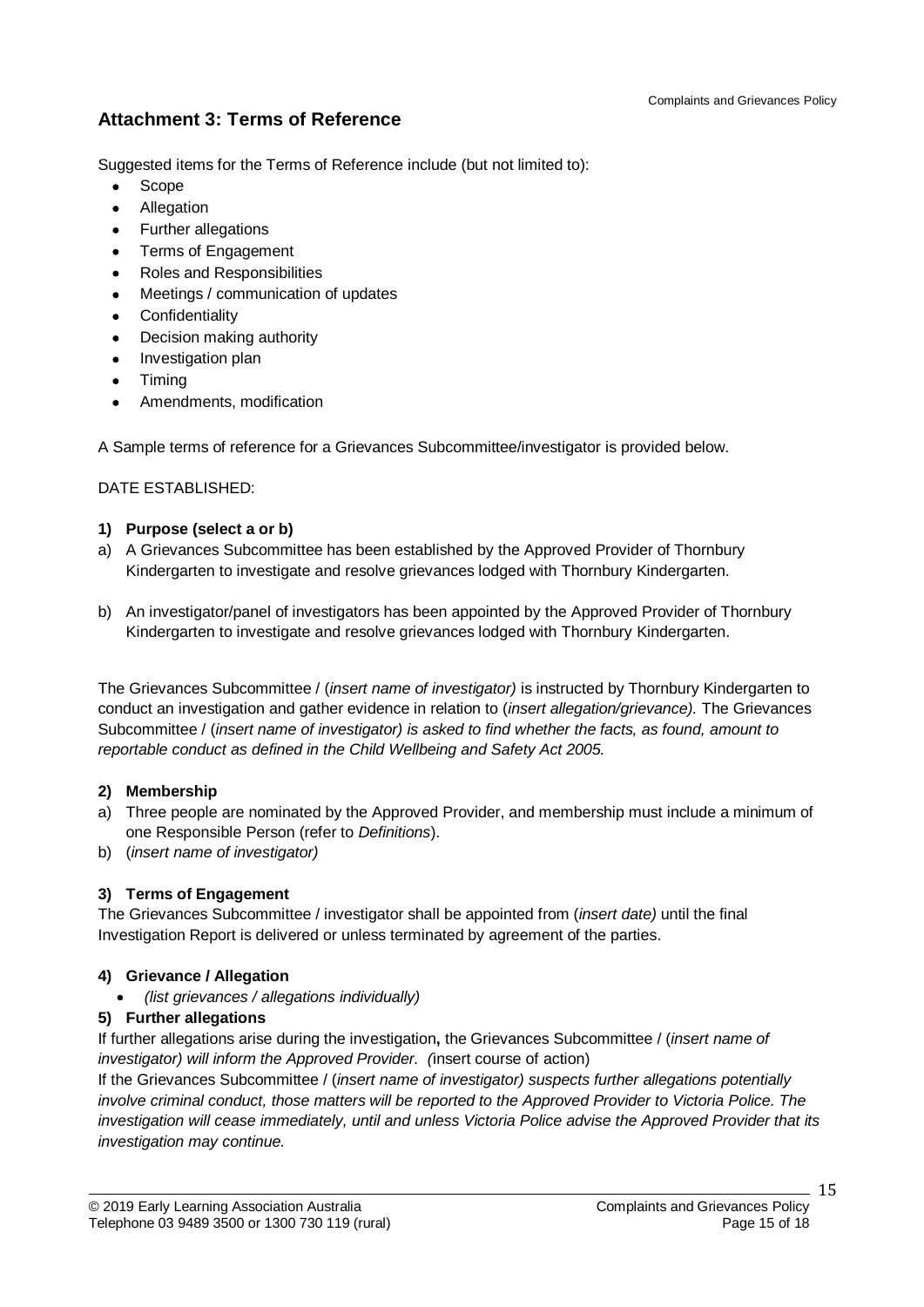### **6) Meeting requirements**

The subcommittee convener/investigator is responsible for organising meetings as soon as is practicable after receiving a complaint or grievance.

### **7) Decision-making authority**

The subcommittee/investigator is required to fulfil only those tasks and functions as outlined in these terms of reference.

The Approved Provider will be the decision-maker in this matter. The Approved Provider will consider the final Investigation Report and determine what, if any, action is required.

#### **8) Budget allocation**

All expenditure to be incurred by the subcommittee/investigator must be approved by the Approved Provider. A request in writing must be submitted by the subcommittee/investigator.

#### **Reporting requirements of the committee**

The subcommittee/investigator is required to keep minutes of all meetings held. These are to be kept in a secure file.

The convener is required to present a written report to the Approved Provider about the grievance, ensuring that privacy and confidentiality are maintained according to the service's *Privacy and Confidentiality Policy*.

#### **9) Roles and responsibilities of the Grievances Subcommittee/investigator**

*(select applicable*)

- Responding to complaints in a timely manner
- Investigating all complaints received in a discreet, sensitive and responsible manner

• Implementing the procedures outlined in Attachment 2 – Managing complaints, grievances and allegations

• Acting fairly and equitably, and maintaining confidentiality at all times

Gathering evidence by appropriate means such as: Visiting the organisation and taking photos; conducting interviews with all witnesses and the subject of the allegation; Obtaining signed statements from witnesses; Obtaining information about policies, procedures and practices; Accessing relevant records; Collecting and storing evidence

Providing a letter of allegation

Assessing all evidence on the balance of probabilities

• Informing the Approved Provider if a complaint is assessed as notifiable or reportable

• Keeping the Approved Provider informed about complaints that have been received and the outcomes of investigations

Preparing a final report that will make findings as outlined in the above scope of investigation

- Providing the Approved Provider with recommendations for action
- Ensuring decisions are based on the evidence that has been gathered
- Reviewing the terms of reference of the Grievances Subcommittee/investigator at commencement

and on completion of their term. Suggestions for alterations are to be presented to and approved by the Approved Provider.

### **10) Investigation Plan**

• The Investigation Plan is annexed to these Terms of Reference

### **11) Timing**

The investigation will be completed as expeditiously as possible. Assuming witness availability and cooperation, it is anticipated that the Grievances Subcommittee / (*insert name of investigator)* will provide the final Investigation Report to the Approved Provider by (*insert date*).

### **12) Confidentiality**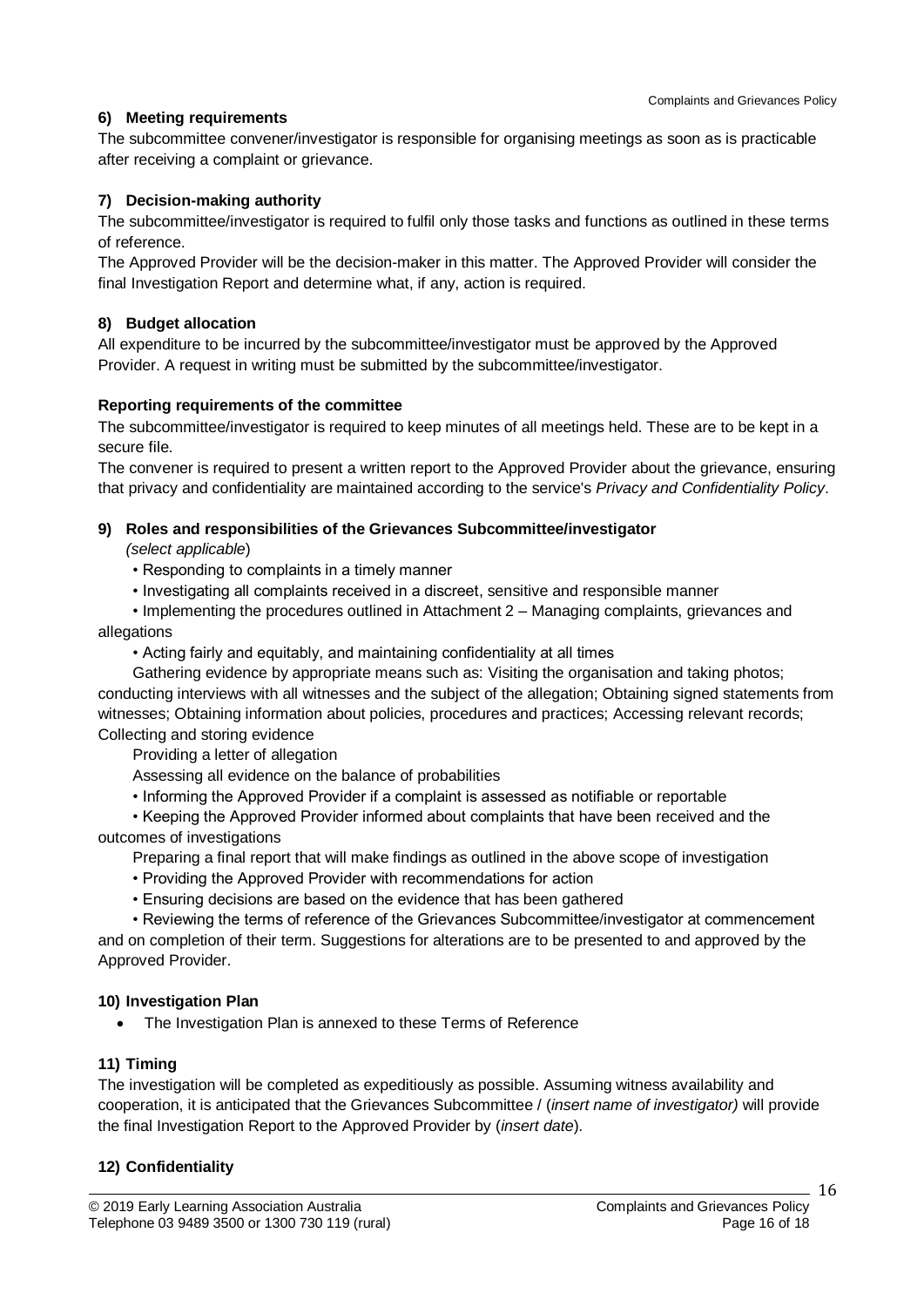All participants in the investigation must maintain confidentiality in relation to the allegations investigation and sign a confidentiality acknowledgement provided by the Grievances Subcommittee / (*insert name of investigator)*

### **13) Amendment, modification or variation**

These Terms of Reference may be amended, varied or modified in writing after consultation and agreement by both parties.

Executed as an AGREEMENT:

(*insert Head of Organisation)* for and on behalf of, Thornbury Kindergarten Inc. (*insert date)*

*(investigator)*, for and on behalf of, *(insert investigation company)* (*insert date*)